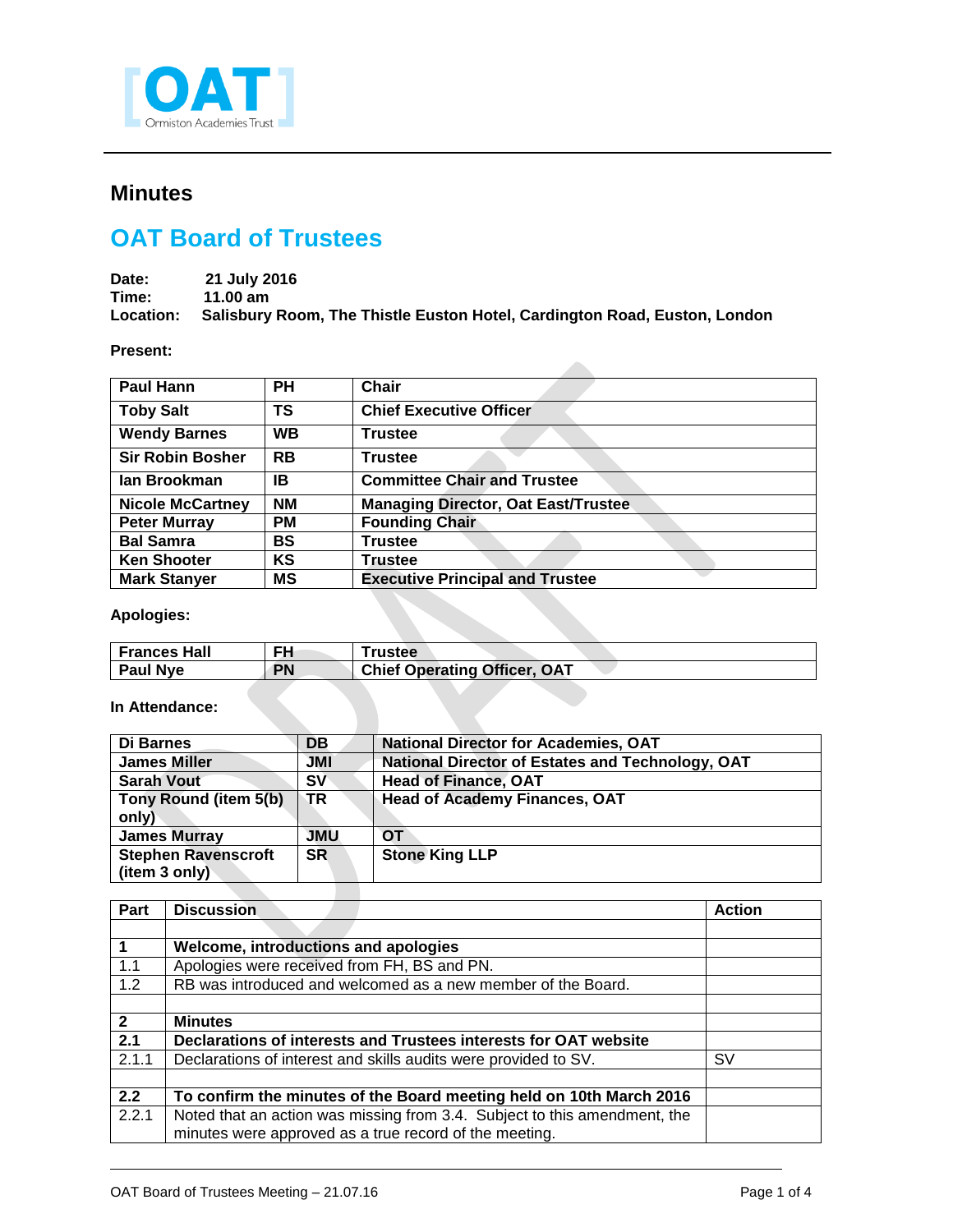

| 2.3   | <b>Matters arising</b>                                                                                                                                  |     |
|-------|---------------------------------------------------------------------------------------------------------------------------------------------------------|-----|
| 2.3.1 | It was confirmed that all matters arising from the previous meeting are                                                                                 |     |
|       | included in the meeting agenda.                                                                                                                         |     |
|       |                                                                                                                                                         |     |
|       | The Trustees agreed to bring item 6 forward.                                                                                                            |     |
| 6     | <b>Estates and Technology</b>                                                                                                                           |     |
| 6.1   | JMI updated the Board on the work of the Estates and Technology team                                                                                    |     |
| 6.2   | JMI provided an update on statutory compliance - this was discussed by                                                                                  | JMI |
|       | the Trustees and recommendations were made.                                                                                                             |     |
| 6.3   | The programme of transfer of utilities is underway, following OAT-wide                                                                                  |     |
|       | procurement exercise.                                                                                                                                   |     |
| 6.4   | Legionella and asbestos training has been undertaken by academies, this                                                                                 |     |
|       | was done in conjunction with another MAT to improve VFM                                                                                                 |     |
| 6.5   | Health & Safety policies - work undertaken with a specialist firm to make<br>available to academies a suite of policies (which will be tailored to each |     |
|       | academy) and a helpdesk                                                                                                                                 |     |
| 6.6   | JMI provided an overview of the Capital Maintenance funding and noted                                                                                   |     |
|       | that the current expectation is that formulaic capital funding is expected to                                                                           |     |
|       | continue.                                                                                                                                               |     |
| 6.7   | The Trustees thanked James' team for their work in the successful                                                                                       |     |
|       | completion of the Cowes capital project.                                                                                                                |     |
| 6.8   | JMI explained two new capital funding streams that the EFA are piloting.                                                                                |     |
|       | Decisions in relation to applications made are expected imminently, but                                                                                 |     |
|       | have been delayed following the recent changes in government.                                                                                           |     |
| 6.9   | JMI provided an update on OAT's strategy for central procurement and                                                                                    |     |
|       | highlighted those areas in respect of which central procurement is currently                                                                            |     |
|       | underway.                                                                                                                                               |     |
|       | The Trustees agreed to bring item 4 forward, and to re-order the points for                                                                             |     |
|       | discussion.                                                                                                                                             |     |
| 4     | <b>Update School Improvement Sub-committee</b>                                                                                                          |     |
| 4.2   | School improvement - update                                                                                                                             |     |
| 4.2.1 | PH provided an introduction and summarised the matters relating to                                                                                      |     |
|       | safeguarding which had been discussed at the most recent meeting of the                                                                                 |     |
|       | SI sub-committee.                                                                                                                                       |     |
| 4.2.2 | DB provided an update on school improvement, noting the following:                                                                                      |     |
|       | KS4/KS5/iGCSE results are imminent. Last year saw a further                                                                                             |     |
|       | improvement in the accuracy of OAT's results predictions.                                                                                               |     |
|       | An update was provided at the Principals' Forum on the method of                                                                                        |     |
|       | delivery of SI support for 16-17, in particular the role of RDs                                                                                         |     |
|       | Noted new principals who will be in role with effect from 1<br>$\bullet$                                                                                |     |
|       | September 2016 - a mixture of promotions/transfers between                                                                                              |     |
|       | academies and external hires. Bespoke induction support will be                                                                                         |     |
|       | provided to each, developed by NM and HR.<br>Update on outcomes of the Ofsted inspections and monitoring visits                                         |     |
|       | which had been undertaken since the previous meeting.                                                                                                   |     |
| 4.2.3 | DB provided a safeguarding update to the Trustees. The Board noted the                                                                                  | DB  |
|       | need to follow up on the consistency of reporting by link governors for                                                                                 |     |
|       | safeguarding, and to implement guidance if required.                                                                                                    |     |
| 4.2.4 | DB gave an overview of primary outcomes, as follows:                                                                                                    |     |
|       | Current Ofsted status of OAT primaries                                                                                                                  |     |
|       | <b>EYFS</b>                                                                                                                                             |     |

j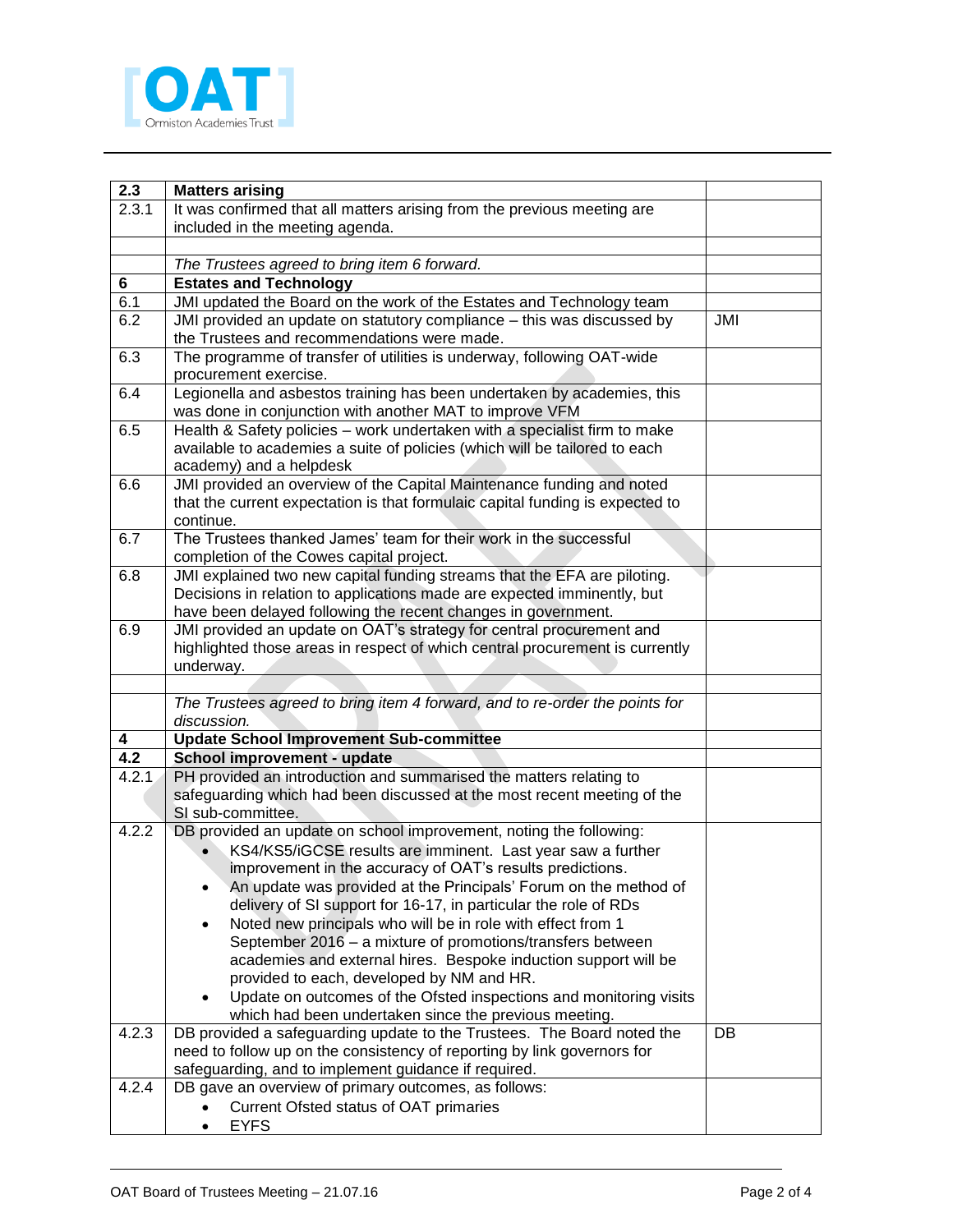

|                         | KSI - noted tougher assessment criteria in place for 15-16. Levels<br>of attainment had been maintained from 14-15 but national data not<br>yet available<br>Phonics<br>Attendance – DB highlighted the high levels of disadvantage in the                                                                                                                   |            |
|-------------------------|--------------------------------------------------------------------------------------------------------------------------------------------------------------------------------------------------------------------------------------------------------------------------------------------------------------------------------------------------------------|------------|
|                         | areas in which OAT's primary academies are located, and reported<br>that despite this, attendance was >96% across all of the primary<br>academies, an increase on the previous year.                                                                                                                                                                         |            |
| 4.2.5                   | DB outlined the plans for provision of primary support for 16-17.                                                                                                                                                                                                                                                                                            |            |
| 4.2.6                   | Discussed data collection for September's Year 7 intake, who will have<br>been impacted by the new KS2 measures. Trustees highlighted importance<br>of this given the KS3 "No wasted years" focus, and the need to understand<br>what "expected" levels of attainment look like. This is key before December<br>re-testing is introduced in December [2017]. | School Imp |
| 4.2.7                   | The Trustees gave their thanks to DB for her strategic and personal skills in<br>achieving the progress made in the provision of school improvement<br>support during her time with OAT, ahead of her retirement in August.                                                                                                                                  |            |
| 4.1                     | Minutes of the last meeting held on 19 May 2016, and matters arising                                                                                                                                                                                                                                                                                         |            |
| 4.1.1                   | The minutes had been provided to the Trustees.                                                                                                                                                                                                                                                                                                               |            |
| 4.1.2                   | The proposed Scheme of Delegation for OAT East was discussed.                                                                                                                                                                                                                                                                                                |            |
| 4.1.3                   | NM confirmed that work is being undertaken to ensure consistency of                                                                                                                                                                                                                                                                                          |            |
|                         | practice between OAT and OAT East.                                                                                                                                                                                                                                                                                                                           |            |
| 4.1.4                   | Discussed OAT governance strategy.                                                                                                                                                                                                                                                                                                                           | PN/JB      |
| 4.1.5                   | The scheme of delegation was accepted as a working document on                                                                                                                                                                                                                                                                                               | PH/NM      |
|                         | recommendation of the Chair of the SI sub-committee.                                                                                                                                                                                                                                                                                                         |            |
|                         |                                                                                                                                                                                                                                                                                                                                                              |            |
| $\overline{\mathbf{3}}$ | Revised master and supplementary funding agreements and new<br><b>Memorandum and Articles</b>                                                                                                                                                                                                                                                                |            |
| 3.1                     | The Trustees received a presentation from SR on the new funding                                                                                                                                                                                                                                                                                              |            |
|                         | agreements and Articles and the Board resolved that the revised master                                                                                                                                                                                                                                                                                       |            |
|                         | and supplementary funding agreements be entered into, subject to final                                                                                                                                                                                                                                                                                       |            |
|                         | negotiations with the EFA, and further resolved that delegated authority to                                                                                                                                                                                                                                                                                  |            |
|                         | continue these negotiations and to approve the documents be given to the<br>Chair and CEO.                                                                                                                                                                                                                                                                   |            |
| 3.2                     | The changes to the Articles were noted by SR and it was agreed                                                                                                                                                                                                                                                                                               |            |
|                         | appropriate for members to be asked to approve the Articles once EFA                                                                                                                                                                                                                                                                                         |            |
|                         | consent had been obtained.                                                                                                                                                                                                                                                                                                                                   |            |
|                         |                                                                                                                                                                                                                                                                                                                                                              |            |
| 5                       | <b>Finance</b>                                                                                                                                                                                                                                                                                                                                               |            |
| 5.1                     | IB provided a verbal update on the meetings of the FOR and Audit<br>Committees which were held on 14 July 2016.                                                                                                                                                                                                                                              |            |
| 5.2                     | TR updated the Board on the budgets for 16-17, and an overview of the<br>reserves position and outlook was discussed. Noted that from 17-18, an<br>outline budget would be requested in January of each year, prior to any<br>staffing decisions being undertaken. The budgets were approved by the<br>Board.                                                | PN/TR      |
|                         |                                                                                                                                                                                                                                                                                                                                                              |            |
|                         | The Trustees agreed to bring item 8 forward, and to re-order the points for<br>discussion.                                                                                                                                                                                                                                                                   |            |
|                         |                                                                                                                                                                                                                                                                                                                                                              |            |

j